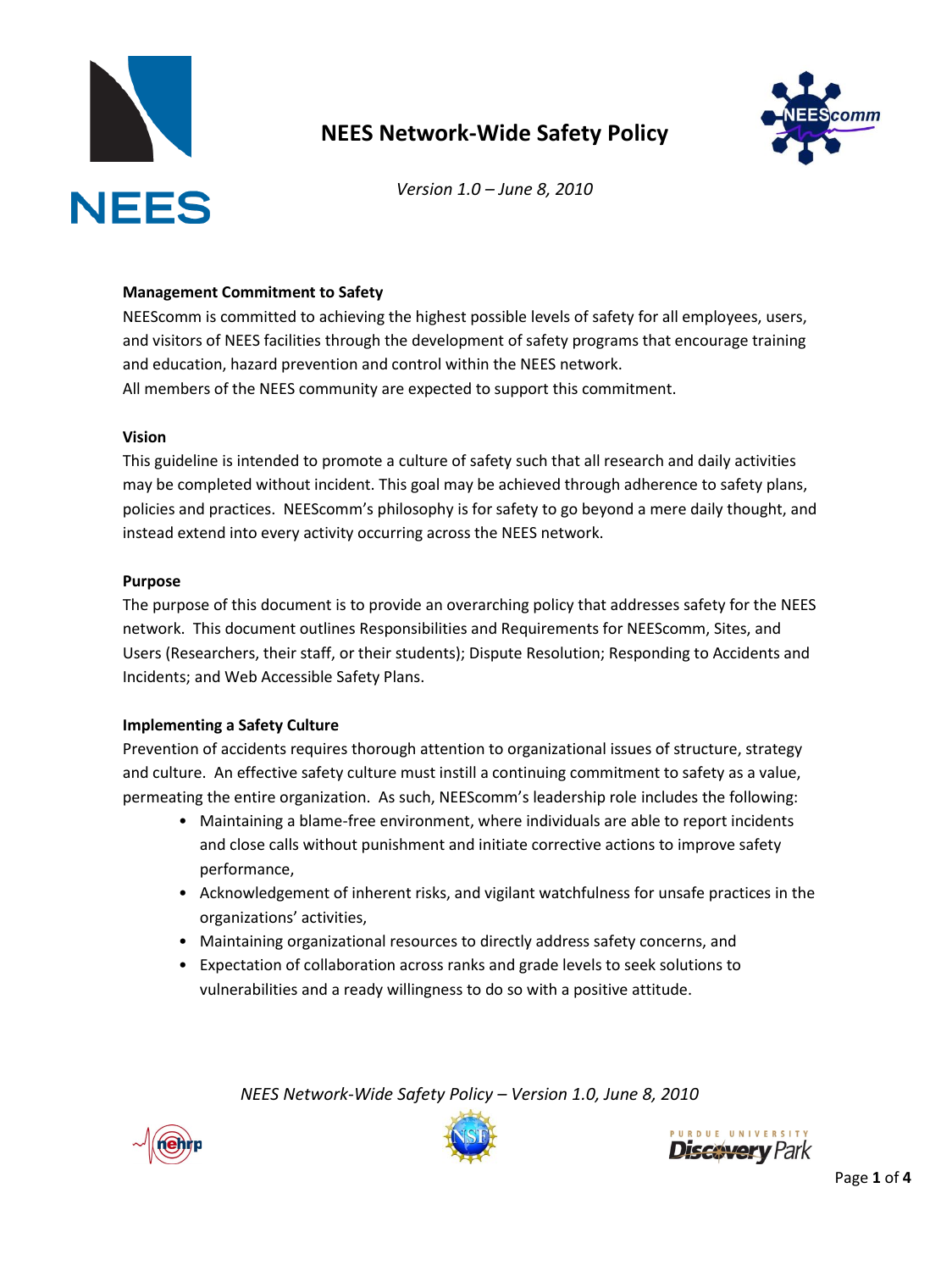



## **1) Responsibilities and Requirements**

a) NEEScomm responsibilities:

- i) NEEScomm will work with Sites to identify funding to mitigate identified risks.
- ii) Encourage Equipment Sites to allocate a portion of their annual budget for safety activities and safety improvement.
- iii) Provide Equipment Sites with safety supplements, when available, to improve site safety.
- iv) Collect and review Site Safety Plans as updates are made thereto. Review criteria will be maintained and be available as a resource for planning by equipment sites.
- v) Review updated regulations and best practices for implications to the NEES network, and communicate such findings.
- vi) Collect, review, and report statistical data on safety incidents. Assist Equipment Sites with accident analysis if needed.
- vii) Offer professional safety technical assistance to sites as needed. This may include purchased consulting services, or facilitation of safety training for site personnel.
- viii) Promote a Network-wide Safety Culture.
- ix) Provide notifications to NSF, as they occur, of any safety or health incidents.

b) Equipment Site responsibilities:

- i) Each site will have a formal safety plan.
- ii) Each site will designate a safety officer, who will have overall responsibility for the safety of the Equipment Site. The safety officer will have the authority to immediately stop activities at the Equipment Site for safety reasons, at his or her sole discretion.
- iii) The Equipment Site will provide research participants with a copy of its safety plan and current contact information for its Safety Officer within 30 days of the execution of the Site User Agreement.
- iv) Equipment Sites are required to ensure all users of the equipment are trained in their safety procedures.
- v) The Equipment sites will work with their users to develop risk management plans in the early stages of the project. Furthermore, the Equipment Sites will require researchers to consider safety and possible property or equipment damage when designing an experiment.
- vi) Sites are responsible for complying with University Policies and Governmental Regulations.





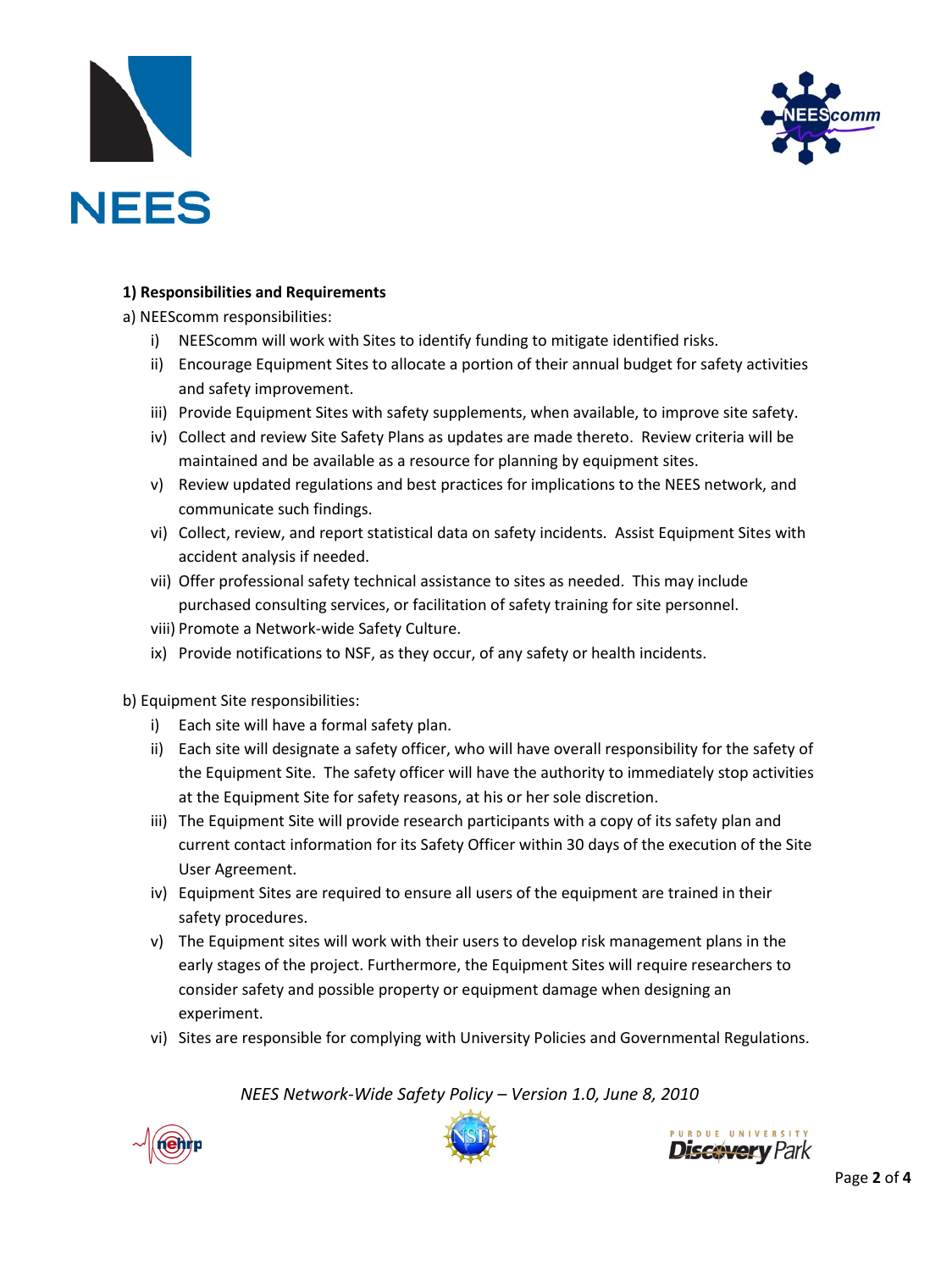



c) User responsibilities:

- i) Researchers will be required to review the safety plan.
- ii) Researchers will be required to comply with the safety plan and all safety policies at Equipment Site to the satisfaction of the Safety Officer.
- iii) Researchers will work with the site to develop a project-specific hazard mitigation plan.

## **2) Dispute Resolution**

The Equipment Site has the right to "stop work" immediately and submit a petition for action to NEEScomm Director of Site Operations (DSO) for any Project activity that is deemed unsafe by its technical staff or management personnel. Project activities related to the nature of the petition shall be halted during this review period without penalty to Equipment Site if the petition is determined to be unsound.

The User may also submit a petition for action to the Equipment Site for any Project activity that is deemed unsafe. Project activities related to the nature of the petition shall be halted during this review, with no penalty to the User, if the petition is determined to be unsound.

## **3) Responding to Accidents & Incidents**

Despite good planning and safety practices, accidents and other loss-producing incidents may sometimes occur. Incident analysis can be used to determine if changes in process or procedure are warranted. Responding effectively to accidents and incidents involves prompt response, prompt reporting, accident investigation, and adequate recording. All these elements should be adequately addressed in the Equipment Site Safety Plan and be strictly followed. Distribution of the results of incident analysis throughout the NEES Network may reduce the risk of similar hazards at other Equipment Sites. All accidents and incidents shall be reported to NEEScomm DSO in addition to any local reporting that is required by University or local regulations and guidelines.

Upon receiving a report of an accident, injury or environmental discharge from an equipment site, NEEScomm shall notify the designated personnel of the NSF of the accident. This notification should be made in writing and within 48 hours of the receipt of the report of the accident from the equipment site.